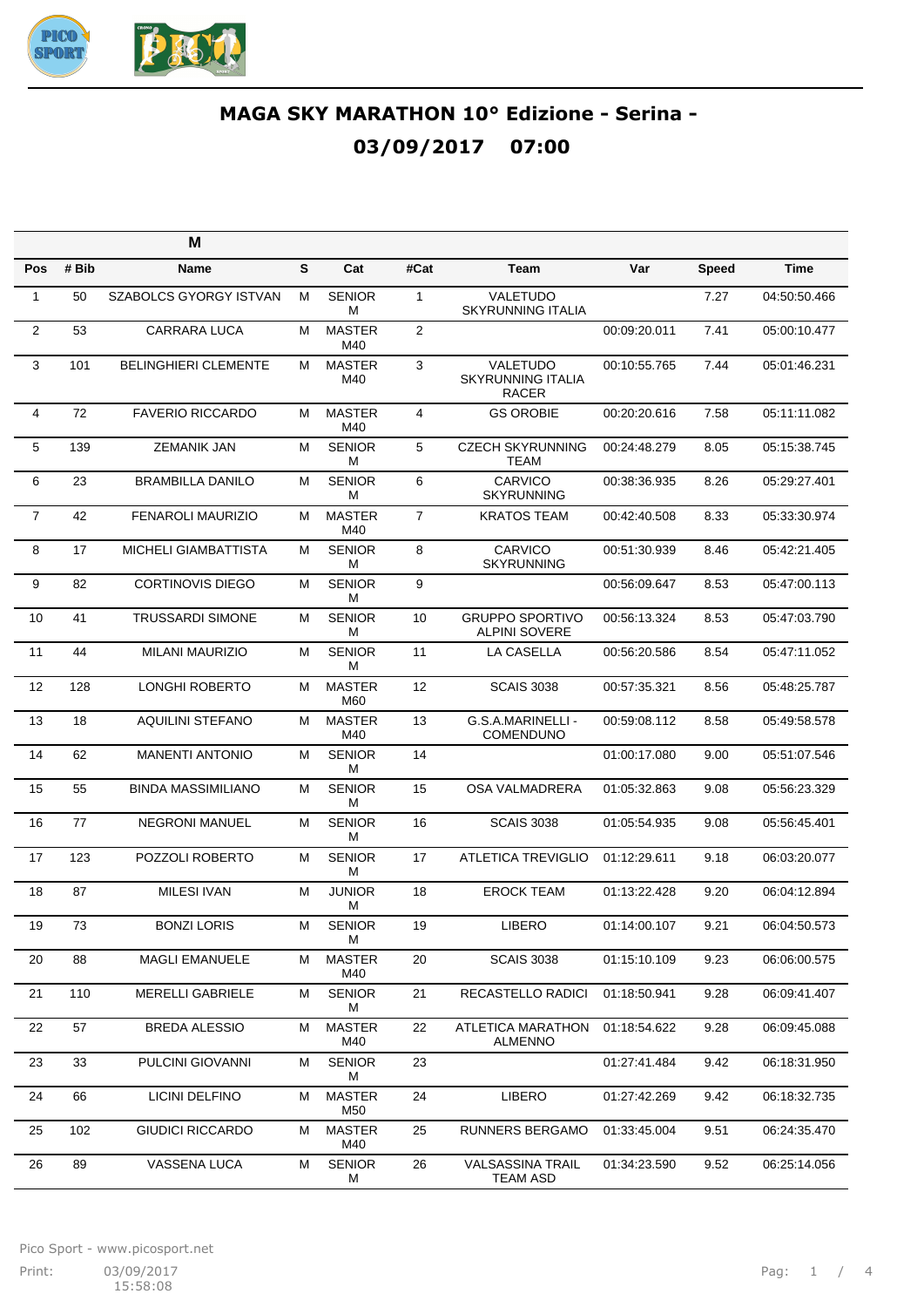

| 27 | 39             | <b>MARZIANI TOMMASO</b>   | м | <b>SENIOR</b><br>м   | 27 | A.S.D.GRAVELLONA<br>VCO                                      | 01:36:25.493 | 9.55  | 06:27:15.959 |
|----|----------------|---------------------------|---|----------------------|----|--------------------------------------------------------------|--------------|-------|--------------|
| 28 | 8              | <b>FUMAGALLI DIEGO</b>    | М | <b>SENIOR</b><br>М   | 28 | <b>SPORT E NATURA</b><br><b>RUNNING TEAM</b>                 | 01:36:43.038 | 9.56  | 06:27:33.504 |
| 29 | 93             | <b>MICHELI DARIO</b>      | М | <b>SENIOR</b><br>М   | 29 |                                                              | 01:37:26.570 | 9.57  | 06:28:17.036 |
| 30 | $\overline{7}$ | CATTANEO GIOVANNI         | М | <b>MASTER</b><br>M40 | 30 |                                                              | 01:39:06.509 | 9.59  | 06:29:56.975 |
| 31 | 81             | <b>CARRARA IVANO</b>      | м | <b>MASTER</b><br>M40 | 31 | <b>ANA SERINA</b>                                            | 01:42:02.267 | 10.04 | 06:32:52.733 |
| 32 | 38             | <b>NORIS ROBERTO</b>      | M | <b>SENIOR</b><br>М   | 32 | ASD GAN NEMBRO                                               | 01:44:18.819 | 10.07 | 06:35:09.285 |
| 33 | 71             | VERZEROLI DEVID PAOLO     | М | <b>MASTER</b><br>M40 | 33 | <b>SCAIS 3038</b>                                            | 01:44:33.518 | 10.08 | 06:35:23.984 |
| 34 | 37             | <b>BRASI FABIO</b>        | М | <b>SENIOR</b><br>M   | 34 | POOL SOCIETA<br>ATLETICA ALTA VAL<br><b>SERIANA</b>          | 01:46:14.263 | 10.10 | 06:37:04.729 |
| 35 | 19             | <b>AMIGONI MANUEL</b>     | М | <b>SENIOR</b><br>М   | 35 | <b>ASD ATLETICA</b><br><b>PRESEZZO</b>                       | 01:46:29.517 | 10.11 | 06:37:19.983 |
| 36 | 61             | TIRABOSCHI MATTIA         | М | <b>SENIOR</b><br>М   | 36 | <b>ATLETICA VALLE</b><br><b>BREMBANA</b>                     | 01:46:56.258 | 10.11 | 06:37:46.724 |
| 37 | 136            | <b>ZAMBELLI DANIELE</b>   | M | <b>SENIOR</b><br>М   | 37 | <b>LIBERO</b>                                                | 01:51:31.009 | 10.19 | 06:42:21.475 |
| 38 | 75             | <b>ISENI SIMONE</b>       | M | <b>MASTER</b><br>M40 | 38 | <b>PERFECT</b>                                               | 01:54:28.255 | 10.23 | 06:45:18.721 |
| 39 | 11             | <b>MARCOLEGIO OSCAR</b>   | М | <b>SENIOR</b><br>М   | 39 | ATLETICA COLOGNO                                             | 01:55:30.272 | 10.25 | 06:46:20.738 |
| 40 | 105            | <b>RUGGERI MARTINO</b>    | М | <b>SENIOR</b><br>М   | 40 |                                                              | 01:57:48.035 | 10.28 | 06:48:38.501 |
| 41 | 9              | <b>GHEZA LUCA</b>         | М | <b>SENIOR</b><br>М   | 41 |                                                              | 01:59:43.013 | 10.31 | 06:50:33.479 |
| 42 | 131            | <b>DELLAVITE MATTIA</b>   | М | <b>SENIOR</b><br>М   | 42 | <b>GAN NEMBRO</b>                                            | 02:00:05.242 | 10.32 | 06:50:55.708 |
| 43 | 97             | <b>MARTINEZ JORGE</b>     | М | <b>SENIOR</b><br>М   | 43 | <b>LIBERO</b>                                                | 02:04:17.848 | 10.38 | 06:55:08.314 |
| 44 | 92             | <b>GRITTI LUIGI</b>       | M | <b>MASTER</b><br>M50 | 44 | <b>VALETUDO SKY</b><br><b>RUNNING ITALIA</b><br><b>RACER</b> | 02:05:53.047 | 10.41 | 06:56:43.513 |
| 45 | 22             | <b>BRAMBILLA MASSIMO</b>  | M | <b>MASTER</b><br>M50 | 45 | CARVICO<br><b>SKYRUNNING</b>                                 | 02:06:08.092 | 10.41 | 06:56:58.558 |
| 46 | 129            | <b>VASSALLI SILVIO</b>    | м | <b>MASTER</b><br>M40 | 46 |                                                              | 02:08:27.034 | 10.45 | 06:59:17.500 |
| 47 | 104            | <b>BERGAMINI PAOLO</b>    | м | <b>SENIOR</b><br>М   | 47 |                                                              | 02:08:40.354 | 10.45 | 06:59:30.820 |
| 48 | 68             | EPIS AGOSTINO             | М | <b>MASTER</b><br>M40 | 48 | CARVICO<br><b>SKYRUNNING ASD</b>                             | 02:11:06.540 | 10.49 | 07:01:57.006 |
| 49 | 113            | <b>VERZERI GIORDANO</b>   | м | <b>MASTER</b><br>M40 | 49 | <b>CARVICO</b><br><b>SKYRUNNING</b>                          | 02:11:06.796 | 10.49 | 07:01:57.262 |
| 50 | 83             | PAPIS ALESSANDRO          | M | <b>SENIOR</b><br>м   | 50 | <b>MONTANAIA RACING</b>                                      | 02:11:40.819 | 10.50 | 07:02:31.285 |
| 51 | 112            | <b>SCHIAVI GIANANDREA</b> | M | <b>MASTER</b><br>M40 | 51 | <b>EROCK TEAM</b>                                            | 02:12:35.297 | 10.51 | 07:03:25.763 |
| 52 | 24             | REGAZZONI DAVIDE          | м | <b>SENIOR</b><br>М   | 52 | <b>CARVICO</b><br><b>SKYRUNNING</b>                          | 02:18:14.047 | 11.00 | 07:09:04.513 |
| 53 | 70             | <b>NEVA CARLO</b>         | М | <b>MASTER</b><br>M50 | 53 | LIBERO                                                       | 02:18:34.787 | 11.00 | 07:09:25.253 |
| 54 | 46             | <b>CORNALI MIRKO</b>      | М | <b>SENIOR</b><br>М   | 54 | G.S. OREZZO                                                  | 02:19:12.798 | 11.01 | 07:10:03.264 |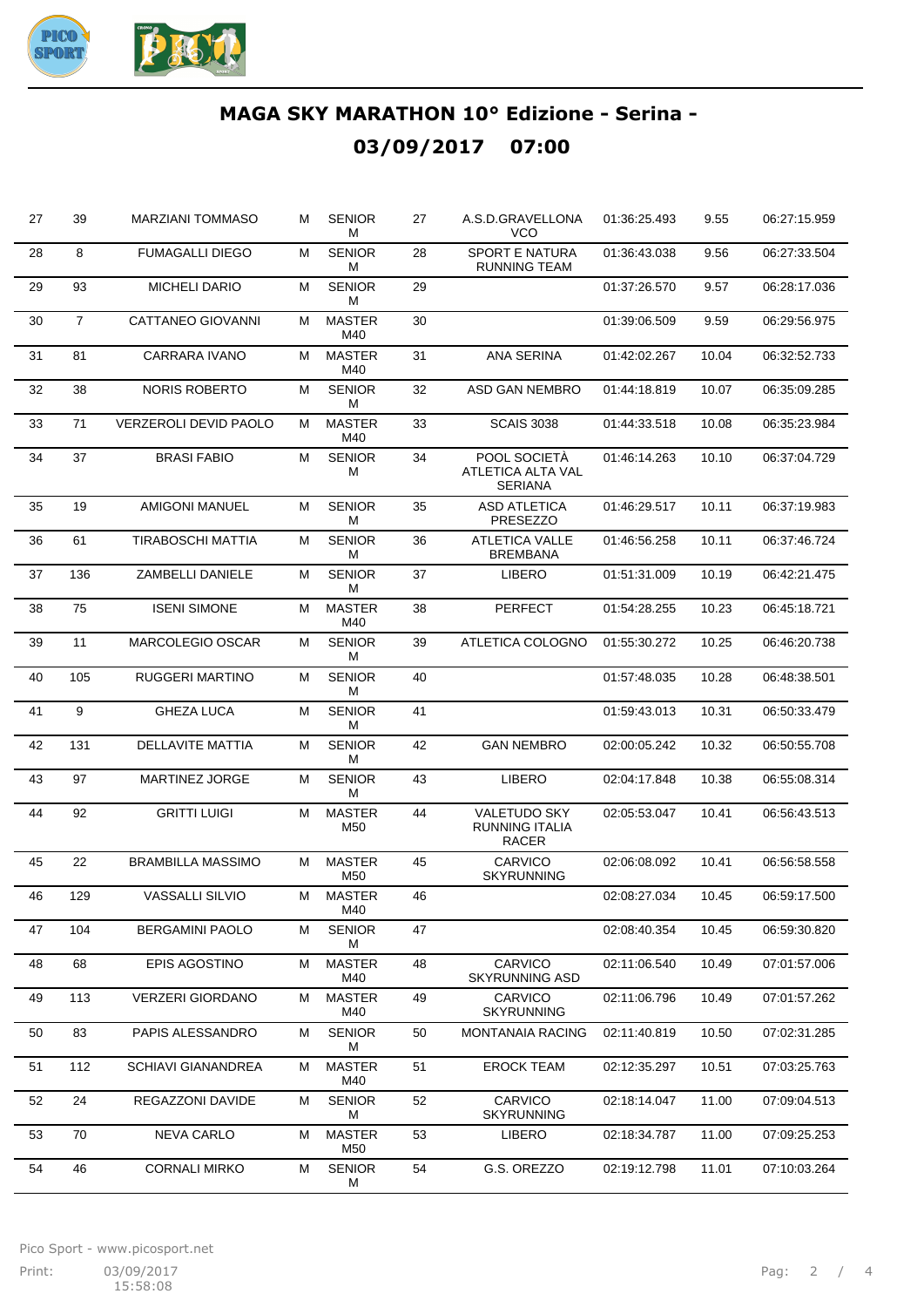

|    |     |                             |   | <b>SENIOR</b><br>М               | 55 | LIBERO                               | 02:23:28.906 | 11.08 | 07:14:19.372 |
|----|-----|-----------------------------|---|----------------------------------|----|--------------------------------------|--------------|-------|--------------|
| 56 | 86  | <b>FONTANA CLAUDIO</b>      | М | <b>SENIOR</b><br>М               | 56 | <b>OLTREPO TRAIL</b>                 | 02:26:58.570 | 11.13 | 07:17:49.036 |
| 57 | 80  | <b>NORIS SIMONE</b>         | М | <b>SENIOR</b><br>м               | 57 |                                      | 02:27:05.572 | 11.13 | 07:17:56.038 |
| 58 | 16  | <b>VALOTA MAURO</b>         | М | <b>SENIOR</b><br>м               | 58 |                                      | 02:27:51.805 | 11.14 | 07:18:42.271 |
| 59 | 34  | PEZZOTTA PAOLO              | М | <b>MASTER</b><br>M50             | 59 | LA RECASTELLO<br><b>RADICI GROUP</b> | 02:29:17.623 | 11.17 | 07:20:08.089 |
| 60 | 94  | <b>MILESI ANDREA</b>        | м | <b>MASTER</b><br>M40             | 60 |                                      | 02:31:59.078 | 11.21 | 07:22:49.544 |
| 61 | 60  | <b>MAFFIULETTI FEDERICO</b> | м | <b>MASTER</b><br>M50             | 61 | <b>ALTITUDE RACE</b>                 | 02:32:46.905 | 11.22 | 07:23:37.371 |
| 62 | 111 | NAVA MARCO                  | М | <b>MASTER</b><br>M40             | 62 |                                      | 02:33:28.337 | 11.23 | 07:24:18.803 |
| 63 | 135 | <b>LOCATELLI JURI</b>       | м | <b>SENIOR</b><br>М               | 63 | LA BANDA DEL<br><b>BOVARO</b>        | 02:33:29.582 | 11.23 | 07:24:20.048 |
| 64 | 45  | <b>MANGILI MAURO</b>        | М | <b>SENIOR</b><br>м               | 64 |                                      | 02:40:26.335 | 11.34 | 07:31:16.801 |
| 65 | 99  | <b>TANCINI VALENTINO</b>    | М | <b>MASTER</b><br>M50             | 65 |                                      | 02:41:26.324 | 11.35 | 07:32:16.790 |
| 66 | 116 | RAVASIO GIANCARLO           | м | <b>MASTER</b><br>M40             | 66 | CARVICO<br><b>SKYRUNNING</b>         | 02:41:30.574 | 11.35 | 07:32:21.040 |
| 67 | 69  | PEZZOTTA MICHELE            | м | <b>SENIOR</b><br>М               | 67 |                                      | 02:42:14.102 | 11.37 | 07:33:04.568 |
| 68 | 134 | CARRARA DARIO               | М | <b>MASTER</b><br>M <sub>50</sub> | 68 | LIBERO                               | 02:43:09.089 | 11.38 | 07:33:59.555 |
| 69 | 32  | PIEVANI NICOLA              | М | <b>SENIOR</b><br>м               | 69 |                                      | 02:45:14.666 | 11.41 | 07:36:05.132 |
| 70 | 126 | <b>MASONI DAVID</b>         | М | <b>SENIOR</b><br>м               | 70 |                                      | 02:46:28.808 | 11.43 | 07:37:19.274 |
| 71 | 51  | <b>SILVA MARIO</b>          | М | <b>MASTER</b><br>M40             | 71 | <b>LIBERO</b>                        | 02:46:51.307 | 11.44 | 07:37:41.773 |
| 72 | 64  | <b>BERTOLETTI DARIO</b>     | М | <b>SENIOR</b><br>М               | 72 |                                      | 02:48:37.059 | 11.46 | 07:39:27.525 |
| 73 | 109 | <b>SCALA STEFANO</b>        | м | <b>MASTER</b><br>M50             | 73 | <b>LIBERO</b>                        | 02:49:03.570 | 11.47 | 07:39:54.036 |
| 74 | 56  | <b>FALGARI ERIK</b>         | М | <b>MASTER</b><br>M40             | 74 | POL.COM.SEDRINESE                    | 02:50:09.857 | 11.49 | 07:41:00.323 |
| 75 | 96  | <b>BRISSONI GIOVANNI</b>    | м | MASTER<br>M40                    | 75 |                                      | 02:54:21.835 | 11.55 | 07:45:12.301 |
| 76 | 125 | <b>FERRI UMBERTO</b>        | М | <b>MASTER</b><br>M40             | 76 | <b>SGURBAT RUNNERS</b>               | 02:55:17.830 | 11.57 | 07:46:08.296 |
| 77 | 3   | RIZZI ANDREA                | М | <b>MASTER</b><br>M40             | 77 |                                      | 02:55:17.834 | 11.57 | 07:46:08.300 |
| 78 | 122 | CHIESA FRANCO               | М | <b>SENIOR</b><br>М               | 78 | IN MOTUS A.S.D.                      | 03:04:57.535 | 12.12 | 07:55:48.001 |
| 79 | 118 | <b>LOCATELLI ORIELE</b>     | М | <b>MASTER</b><br>M50             | 79 | <b>CARVICO</b><br><b>SKYRUNNING</b>  | 03:07:21.111 | 12.15 | 07:58:11.577 |
| 80 | 10  | DAL MASO ALESSANDRO         | М | <b>MASTER</b><br>M50             | 80 | <b>GSA ALPINI VICENZA</b>            | 03:08:13.352 | 12.17 | 07:59:03.818 |
| 81 | 28  | <b>BIAVA MARCO</b>          | М | <b>SENIOR</b><br>м               | 81 |                                      | 03:08:48.693 | 12.17 | 07:59:39.159 |
| 82 | 58  | <b>BONALUMI STEFANO</b>     | М | <b>SENIOR</b><br>м               | 82 | <b>ASD ATLETICA</b><br>SARNICO       | 03:13:55.407 | 12.25 | 08:04:45.873 |
| 83 | 27  | DUCCINI ROCCO               | М | <b>SENIOR</b><br>М               | 83 |                                      | 03:14:48.086 | 12.27 | 08:05:38.552 |